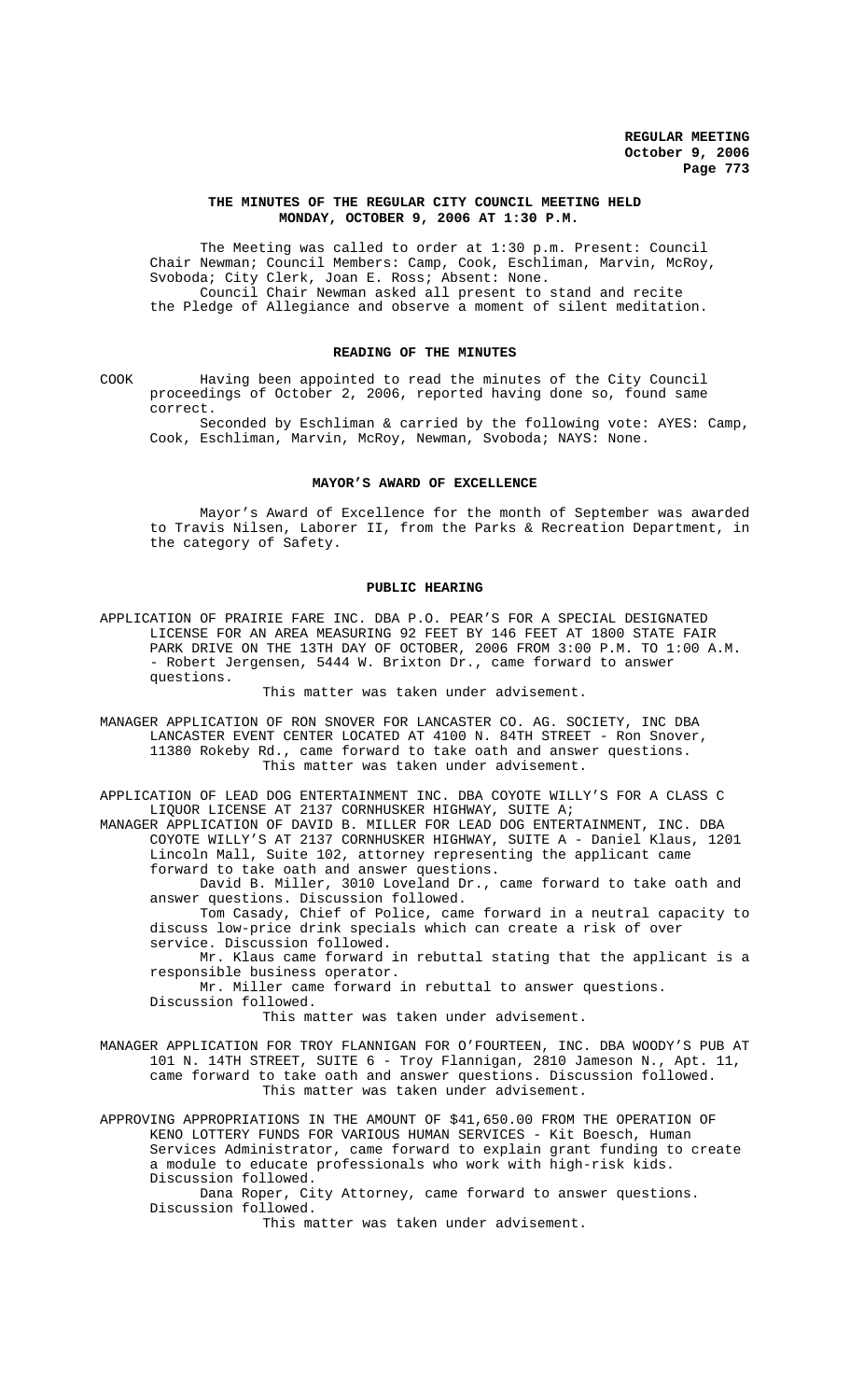APPROVING AN AGREEMENT BETWEEN THE CITY AND THE NEBRASKA DEPT. OF ROADS SO THAT FEDERAL AND STATE FUNDING MAY BE USED FOR THE CONSTRUCTION AND CONSTRUCTION ENGINEERING OF THE SAFETY IMPROVEMENT PROJECT AT THE INTERSECTION OF S. 56TH STREET AND ELKCREST DRIVE - Nicole Fleck-Tooze, Public Works & Utilities, came forward to explain the project and answer questions. Discussion followed.

This matter was taken under advisement.

AMENDING TITLE 5 OF THE LINCOLN MUNICIPAL CODE RELATING TO LICENSES AND REGULATIONS BY AMENDING OR REPEALING SECTIONS WITHIN CHAPTER 5.41, SALVAGING, RECYCLING AND COMPOSTING OPERATIONS, TO DELETE PROVISIONS RELATING TO SALVAGING OPERATIONS AND TO MAKE CHAPTER 5.41 APPLY ONLY TO RECYCLING AND COMPOSTING OPERATIONS; ADDING A NEW CHAPTER 5.43 ENTITLED SALVAGE DEALERS AND SALVAGE COLLECTORS TO ESTABLISH AND RELOCATE PROVISIONS DEALING WITH SALVAGING OPERATIONS PREVIOUSLY FOUND IN CHAPTER 5.41. (8/14/06 - P.H. & ACTION CON'T. TO 9/11/06) (9/11/06 - P.H. & ACTION CON'T. TO 10/9/06) (REQUEST TO CON'T. P.H. & ACTION TO 10/16/06) - Rick Hoppe, Mayor's Office, came forward to answer questions and ask for a delay so the industries affected may review the revised draft. Discussion followed.

Ted Weidner, Asst. Vice Chancellor for Facilities Management and Planning at the University of Nebraska-Lincoln, 1901 Y St., came forward in support.

This matter was taken under advisement.

### **\*\* END OF PUBLIC HEARING \*\***

# **COUNCIL ACTION**

### **LIQUOR RESOLUTIONS**

APPLICATION OF PRAIRIE FARE INC. DBA P.O. PEAR'S FOR A SPECIAL DESIGNATED LICENSE FOR AN AREA MEASURING 92 FEET BY 146 FEET AT 1800 STATE FAIR PARK DRIVE ON THE 13TH DAY OF OCTOBER, 2006 FROM 3:00 P.M. TO 1:00 A.M. - CLERK read the following resolution, introduced by Jon Camp, who moved its adoption for approval:

A-84066 BE IT RESOLVED by the City Council of the City of Lincoln, Nebraska:

That after hearing duly had as required by law, consideration of the facts of this application, the Nebraska Liquor Control Act, and the pertinent City ordinances, the City Council recommends that the application of Prairie Fare Inc. d/b/a P.O. Pear's for a Special Designated License to cover an area measuring 92 feet by 146 feet at 1800 State Fair Park Drive, Lincoln, Nebraska, on the 13th day of October, 2006, between the hours of 3:00 p.m. and 1:00 a.m., be approved with the condition that the premise complies in every respect with all City and State regulations and with the following requirements:

- 1. Identification to be checked, wristbands required on all parties wishing to consume alcohol.
- 2. Adequate security shall be provided for the event.<br>3. The area requested for the permit shall be separat
- The area requested for the permit shall be separated from the public by a fence or other means.
- 4. Responsible alcohol service practices shall be followed. Introduced by Jon Camp

Seconded by Svoboda & carried by the following vote: AYES: Camp, Cook, Eschliman, Marvin, McRoy, Newman, Svoboda; NAYS: None.

MANAGER APPLICATION OF RON SNOVER FOR LANCASTER CO. AG. SOCIETY, INC DBA LANCASTER EVENT CENTER LOCATED AT 4100 N. 84TH STREET - CLERK read the following resolution, introduced by Jon Camp, who moved its adoption for approval:

A-84067 WHEREAS, Lancaster Co. Agric. Society, Inc. d/b/a Lancaster Event Center located at 4100 N. 84th Street, Lincoln, Nebraska has been approved for a Retail Class "CK" liquor license, and now requests that Ron Snover be named manager;

WHEREAS, Ron Snover appears to be a fit and proper person to manage said business.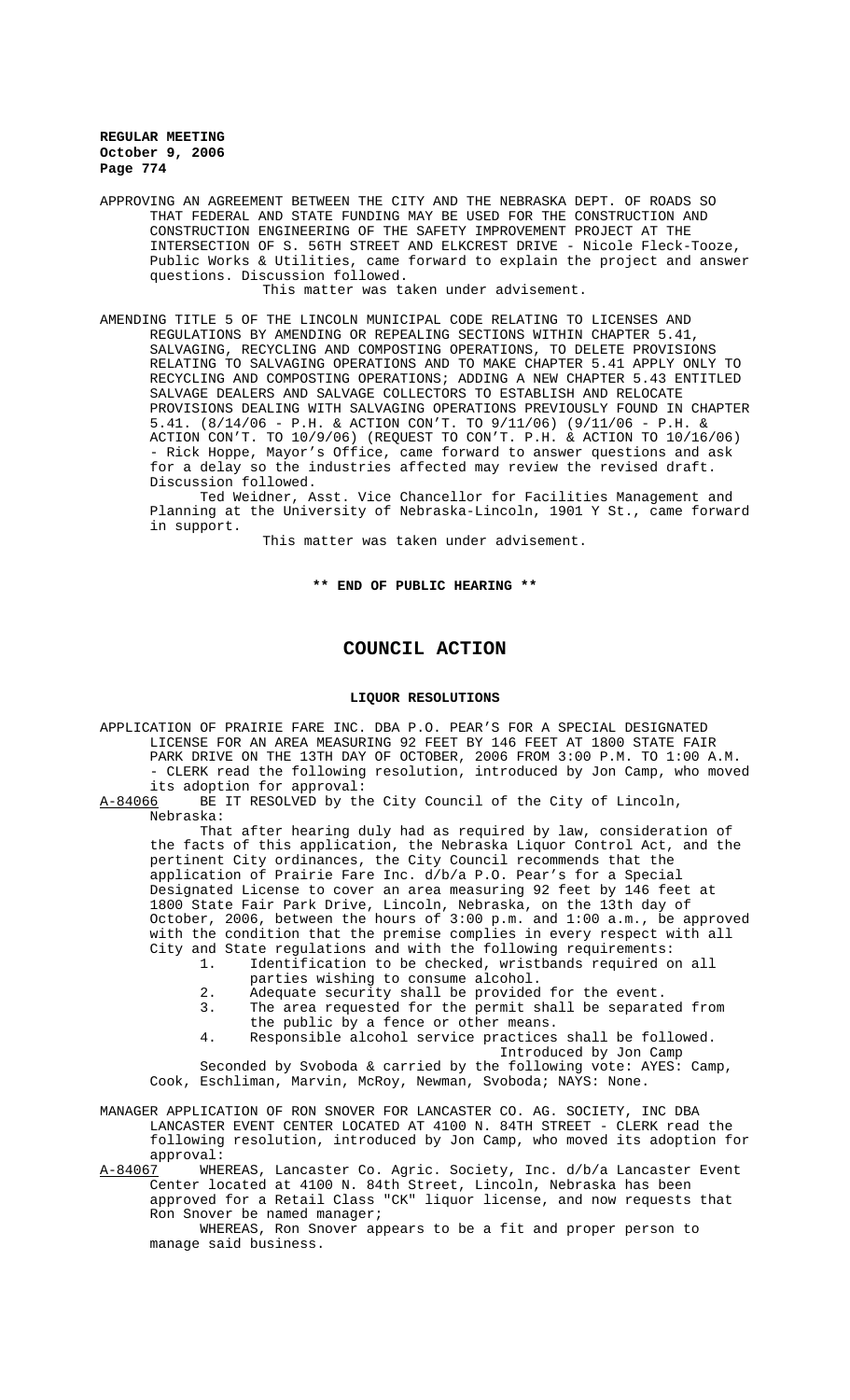NOW, THEREFORE, BE IT RESOLVED by the City Council of the City of Lincoln, Nebraska:

That after hearing duly had as required by law, consideration of the facts of this application, the Nebraska Liquor Control Act, and the pertinent City ordinances, the City Council recommends that Ron Snover<br>be approved as manager of this business for said licensee. The City be approved as manager of this business for said licensee. Clerk is directed to transmit a copy of this resolution to the Nebraska Liquor Control Commission.

Introduced by Jon Camp

Seconded by Marvin & carried by the following vote: AYES: Camp, Cook, Eschliman, Marvin, McRoy, Newman, Svoboda; NAYS: None.

## APPLICATION OF LEAD DOG ENTERTAINMENT INC. DBA COYOTE WILLY'S FOR A CLASS C LIQUOR LICENSE AT 2137 CORNHUSKER HIGHWAY, SUITE A - CLERK read the following resolution, introduced by Jon Camp, who moved its adoption for approval:

A-84068 BE IT RESOLVED by the City Council of the City of Lincoln, Nebraska:

That after hearing duly had as required by law, consideration of the facts of this application, the Nebraska Liquor Control Act, and the pertinent City ordinances, the City Council recommends that the application of Lead Dog Entertainment Inc. dba Coyote Willy's for a Class "C" liquor license at 2137 Cornhusker Highway, Suite A, Lincoln, Nebraska, for the license period ending October 31, 2006, be approved with the condition that the premise complies in every respect with all city and state regulations. The City Clerk is directed to transmit a copy of this resolution to the Nebraska Liquor Control Commission. Introduced by Jon Camp

Seconded by Marvin & carried by the following vote: AYES: Camp, Marvin, Newman, Svoboda; NAYS: Cook, Eschliman, McRoy.

MANAGER APPLICATION OF DAVID B. MILLER FOR LEAD DOG ENTERTAINMENT, INC. DBA COYOTE WILLY'S AT 2137 CORNHUSKER HIGHWAY, SUITE A - CLERK read the following resolution, introduced by Jon Camp, who moved its adoption for approval:

A-84069 WHEREAS, Lead Dog Entertainment Inc. dba Coyote Willy's located at 2137 Cornhusker Highway, Suite A, Lincoln, Nebraska has been approved for a Retail Class "C" liquor license, and now requests that David B. Miller be named manager;

WHEREAS, David B. Miller appears to be a fit and proper person to manage said business.

NOW, THEREFORE, BE IT RESOLVED by the City Council of the City of Lincoln, Nebraska:

That after hearing duly had as required by law, consideration of the facts of this application, the Nebraska Liquor Control Act, and the pertinent City ordinances, the City Council recommends that David B. Miller be approved as manager of this business for said licensee. The City Clerk is directed to transmit a copy of this resolution to the Nebraska Liquor Control Commission.

Introduced by Jon Camp Seconded by Marvin & carried by the following vote: AYES: Camp, Marvin, Newman, Svoboda; NAYS: Cook, Eschliman, McRoy.

MANAGER APPLICATION FOR TROY FLANNIGAN FOR O'FOURTEEN, INC. DBA WOODY'S PUB AT 101 N. 14TH STREET, SUITE 6 - CLERK read the following resolution,

introduced by Jon Camp, who moved its adoption for approval:<br>A-84070 WHEREAS, O'Fourteen, Inc. dba Woody's Pub located at 1 WHEREAS, O'Fourteen, Inc. dba Woody's Pub located at 101 N.  $14<sup>th</sup>$ Street, Suite 6, Lincoln, Nebraska has been approved for a Retail Class "CK" liquor license, and now requests that Troy Flannigan be named manager;

WHEREAS, Troy Flannigan appears to be a fit and proper person to manage said business.

NOW, THEREFORE, BE IT RESOLVED by the City Council of the City of Lincoln, Nebraska:

That after hearing duly had as required by law, consideration of the facts of this application, the Nebraska Liquor Control Act, and the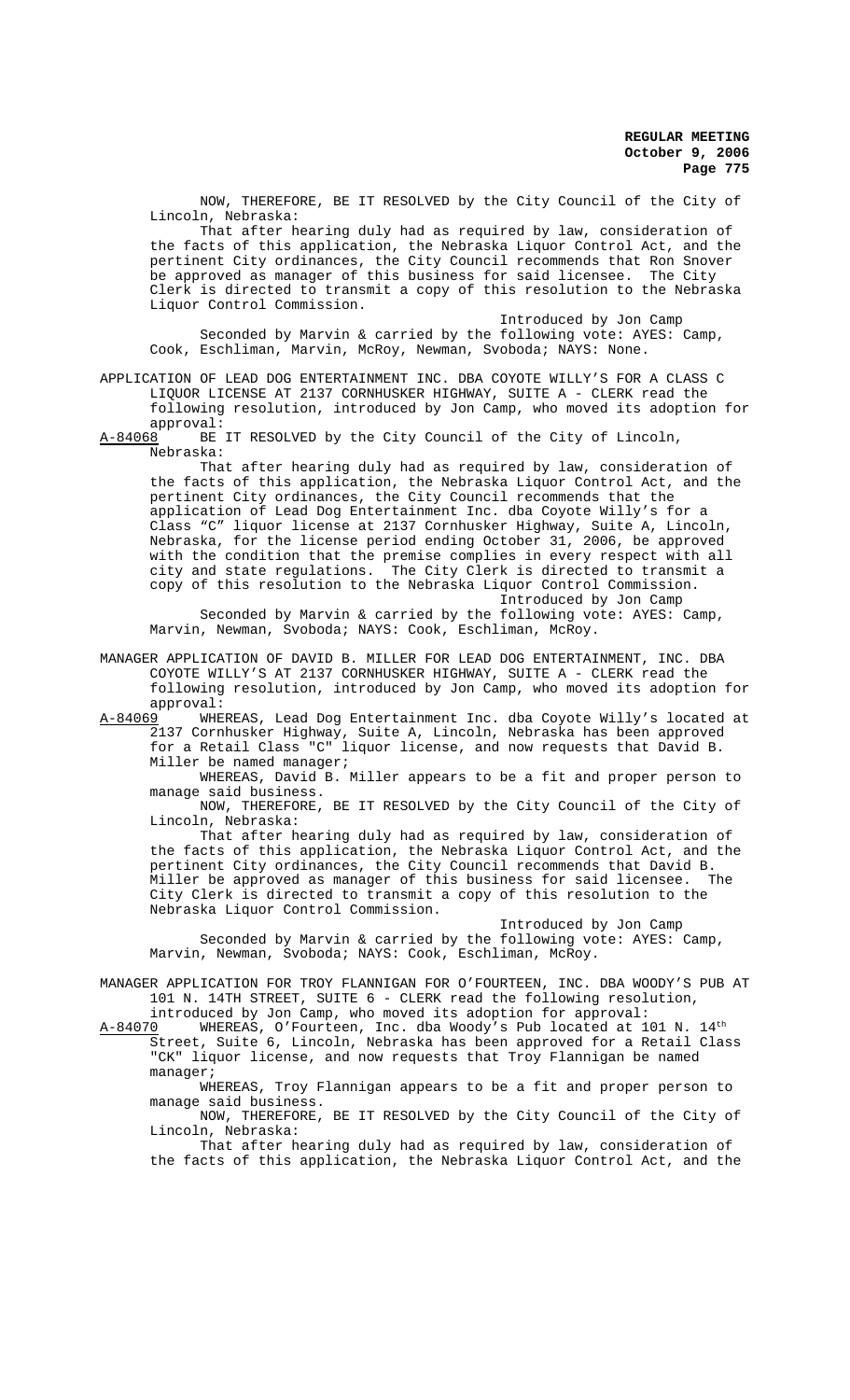pertinent City ordinances, the City Council recommends that Troy Flannigan be approved as manager of this business for said licensee. The City Clerk is directed to transmit a copy of this resolution to the Nebraska Liquor Control Commission.

Introduced by Jon Camp Seconded by Marvin & carried by the following vote: AYES: Camp, Cook, Eschliman, Marvin, McRoy, Newman, Svoboda; NAYS: None.

### ORDINANCES - 2<sup>ND</sup> READING & RELATED RESOLUTIONS (as required)

APPROVING AN AGREEMENT BETWEEN THE CITY AND CLYDE MALONE COMMUNITY CENTER FOR THE LEASE OF SPACE BY THE LINCOLN AREA AGENCY ON AGING FOR ITS ACTIVAGE CENTER PROGRAM AT 2032 U STREET FOR A PERIOD OF SEPTEMBER 1, 2006 THROUGH AUGUST 31, 2007 - CLERK read an ordinance, introduced by Jonathan Cook, accepting and approving a Lease Agreement between the City of Lincoln and Clyde Malone Community Center for the lease of office space by the Lincoln Area Agency on Aging for its ActivAge Center program at 2032 U Street, Lincoln, NE for a term beginning September 30, 2006 through August 31, 2007, the second time.

## **RESOLUTIONS**

APPROVING APPROPRIATIONS IN THE AMOUNT OF \$41,650.00 FROM THE OPERATION OF KENO LOTTERY FUNDS FOR VARIOUS HUMAN SERVICES - PRIOR to reading:

COOK Moved to replace Item 8 PFLAG with funding for the UN-L Health Center in the amount of \$1,500.00 to fund development of a suicide prevention education module for community professionals working with high risk special populations.

Seconded by McRoy & carried by the following vote: AYES: Camp, Cook, Marvin, McRoy, Newman, Svoboda; NAYS: Eschliman.

CLERK Read the following resolution, introduced by Jonathan Cook, who moved its adoption as amended:

A-84071 WHEREAS, Resolution No. A-75378 provides that five percent of the gross proceeds realized by the City of Lincoln from the operation of a keno lottery shall be designated for such human services as may be recommended and approved by the Joint Budget Committee, City Council and Lancaster Board of Commissioners; and

WHEREAS, the Joint Budget Committee has recommended that the City Council and Lancaster County Board of Commissioners approve the designation of \$41,650.00 from said gross funds for the human services listed in Attachment "A" (Keno Prevention Fund Round 25) attached hereto and incorporated herein by reference.

NOW, THEREFORE, BE IT RESOLVED by the City Council of the City of Lincoln, Nebraska:

The designation of the \$41,650.00 from gross funds from the operation of keno lottery for the human services listed in Attachment "A" is hereby approved and the Mayor is authorized to enter into grant contracts with Lancaster County, Nebraska and the respective agencies providing said human services.

Introduced by Jonathan Cook Seconded by McRoy & carried by the following vote: AYES: Camp, Cook, Marvin, McRoy, Newman, Svoboda; NAYS: Eschliman.

APPROVING AN AGREEMENT BETWEEN THE CITY AND THE NEBRASKA DEPT. OF ROADS SO THAT FEDERAL AND STATE FUNDING MAY BE USED FOR THE CONSTRUCTION AND CONSTRUCTION ENGINEERING OF THE SAFETY IMPROVEMENT PROJECT AT THE INTERSECTION OF S. 56TH STREET AND ELKCREST DRIVE - CLERK read the following resolution, introduced by Jon Camp, who moved its adoption: A-84072 BE IT RESOLVED by the City Council of the City of Lincoln,

Nebraska:

That the attached Agreement between the City of Lincoln and the State of Nebraska Department of Roads for Project No. STPP-5241(1), State CN-12866, City Project No. 700846, for the construction and construction engineering of a Safety Improvement project at the intersection of South 56th Street and Elkcrest Drive, in accordance with the terms and conditions contained in said Agreement, is hereby approved and the Mayor is authorized to execute the same on behalf of the City of Lincoln.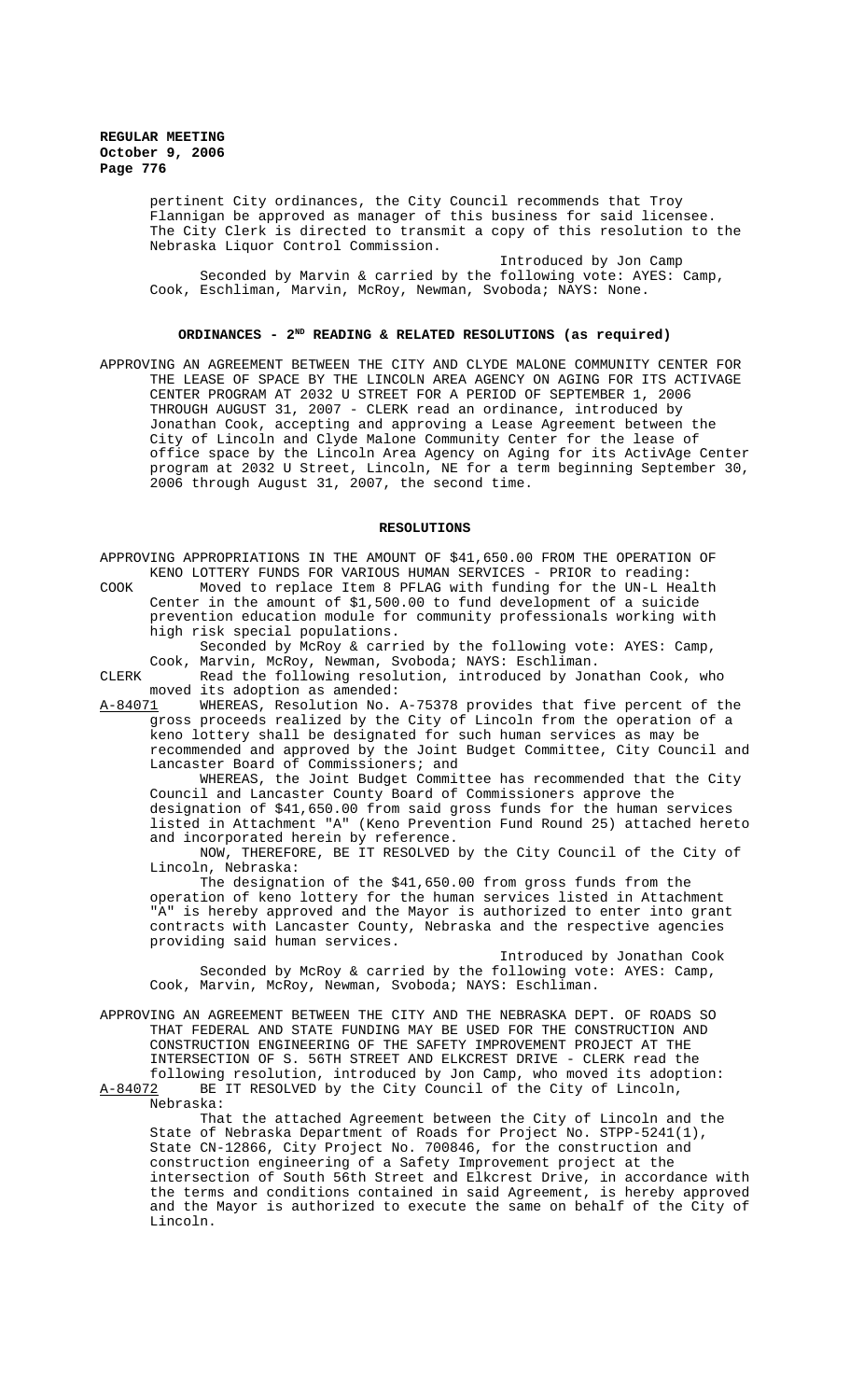The City Clerk is directed to return the executed copies of the Agreement to the Public Works and Utilities Department, for transmittal and execution by the State Department of Roads.

Introduced by Jon Camp Seconded by Svoboda & carried by the following vote: AYES: Camp, Cook, Eschliman, Marvin, McRoy, Newman, Svoboda; NAYS: None.

#### **PETITIONS AND COMMUNICATIONS**

- REPORT FROM CITY TREASURER OF TELECOMMUNICATIONS OCCUPATION TAX FOR 3RD AND 4TH QUARTERS OF 2005 & 1ST QUARTER 2006: DIGIZIP; JUNE 2006: NNSI; JULY 2006: QUANTUM , EARTHLIN, XO, ONSTAR, COVISTA, PRIMUS, TELEPLUS, BUSINESS PROD., CIMCO, KDDI, AIRLINK, IBM GLOBAL, USCOC, NE, INTELLICAL, ANDIANA, UCN, VERIZON, TELECORP, ACN, BELL-ATLANTIC, TRACFONE WIRELESS, VOICECOM, ATI, MCLEAD USA, QWEST, TRANS NATIONAL, BROADBAND, GLOBAL CROSSING, TRI-M, BROADWING, VIGIN MOBILE, WORKING ASSETS, CINCINATTI, BELL, NORSTRAN, NEW CINGULAR, NE TECH., ALLTEL, WWC DBA ALLEL, AT&T, CRICKET, WINDSTREAM NE, WINDSTREAM MIDWEST; AUGUST: ATS MOBILE, NOSVA, ACCERIS, SBC, BT AMERICAS, NEXTEL WEST, LIGHTYEAR, GLOBALCOM, 360NETWORKS, AFFINITY, ACCERIS, GTC, NOS, LDMI, ZONE, WINDSTREAM MIDWEST, WINDSTREAM NE, SPRINT, MCI WORLDCOM, TWC, SPRINT SPECTRUM, D&D, NPCR - CLERK presented said report which was placed on file in the Office of the City Clerk. **(20)**
- REPORT FROM CITY TREASURER OF FRANCHISE TAX FOR THE MONTH ENDING AUGUST, 2006 FROM AQUILA - CLERK presented said report which was placed on file in the Office of the City Clerk. **(16-1)**

#### **REPORTS OF CITY OFFICERS**

- LINCOLN WATER & WASTEWATER SYSTEM RECAPITULATION OF DAILY CASH RECEIPTS FOR SEPTEMBER, 2006 - CLERK presented said report which was placed on file in the Office of the City Clerk. **(8-71)**
- REPORT OF CITY TREASURER OF MONTHLY CASH REPORT FOR AUGUST, 2006 CLERK presented said report which was placed on file in the Office of the City Clerk. **(5-21)**
- CLERK'S LETTER AND MAYOR'S APPROVAL OF RESOLUTIONS AND ORDINANCES PASSED BY COUNCIL ON SEPTEMBER 25, 2006 - CLERK presented said report which was placed on file in the Office of the City Clerk. **(27-1)**

### ORDINANCES - 1<sup>st</sup> READING & RELATED RESOLUTIONS

- CHANGE OF ZONE 06061 APPLICATION OF KAPPA HOUSE CORPORATION OF DELTA DELTA DELTA SORORITY TO DESIGNATE THE DELTA DELTA DELTA SORORITY HOUSE AT 1601 R STREET AS A HISTORIC LANDMARK - CLERK read an ordinance, introduced by Robin Eschliman, amending the City of Lincoln District Map attached to and made a part of Title 27 of the Lincoln Municipal Code by designating certain property as a Landmark, the first time.
- AMENDING CHAPTER 8.12 OF THE LINCOLN MUNICIPAL CODE ENTITLED CHILD CARE FACILITIES TO UPDATE THE PROVISIONS SPECIFICALLY GOVERNING THE OPERATION OF SMALL FAMILY CHILD CARE HOMES INCLUDING REQUIRING TRAINING IN FIRST AID/CPR, DISEASE PREVENTION AND INJURY PREVENTION; PROHIBITING SMOKING IN THE HOME AT ALL TIMES; MODIFYING RECORD REVIEW PERMIT DENIALS; ADOPTING NEW OPERATIONAL REGULATIONS; CLARIFYING ENFORCEMENT PROVISIONS; AND CLARIFYING ENFORCEMENT PROVISIONS TO ASSURE DUE PROCESS - CLERK read an ordinance, introduced by Robin Eschliman, amending Chapter 8.12 of the Lincoln Municipal Code entitled Child Care Facilities to update the provisions specifically governing the operation of small family child care homes including requiring training in first aid/CPR, disease prevention and injury prevention; prohibiting smoking in the home at all times; modifying record review permit denials; adopting new operational regulations; clarifying enforcement provisions; and clarifying enforcement provisions to assure due process, the first time.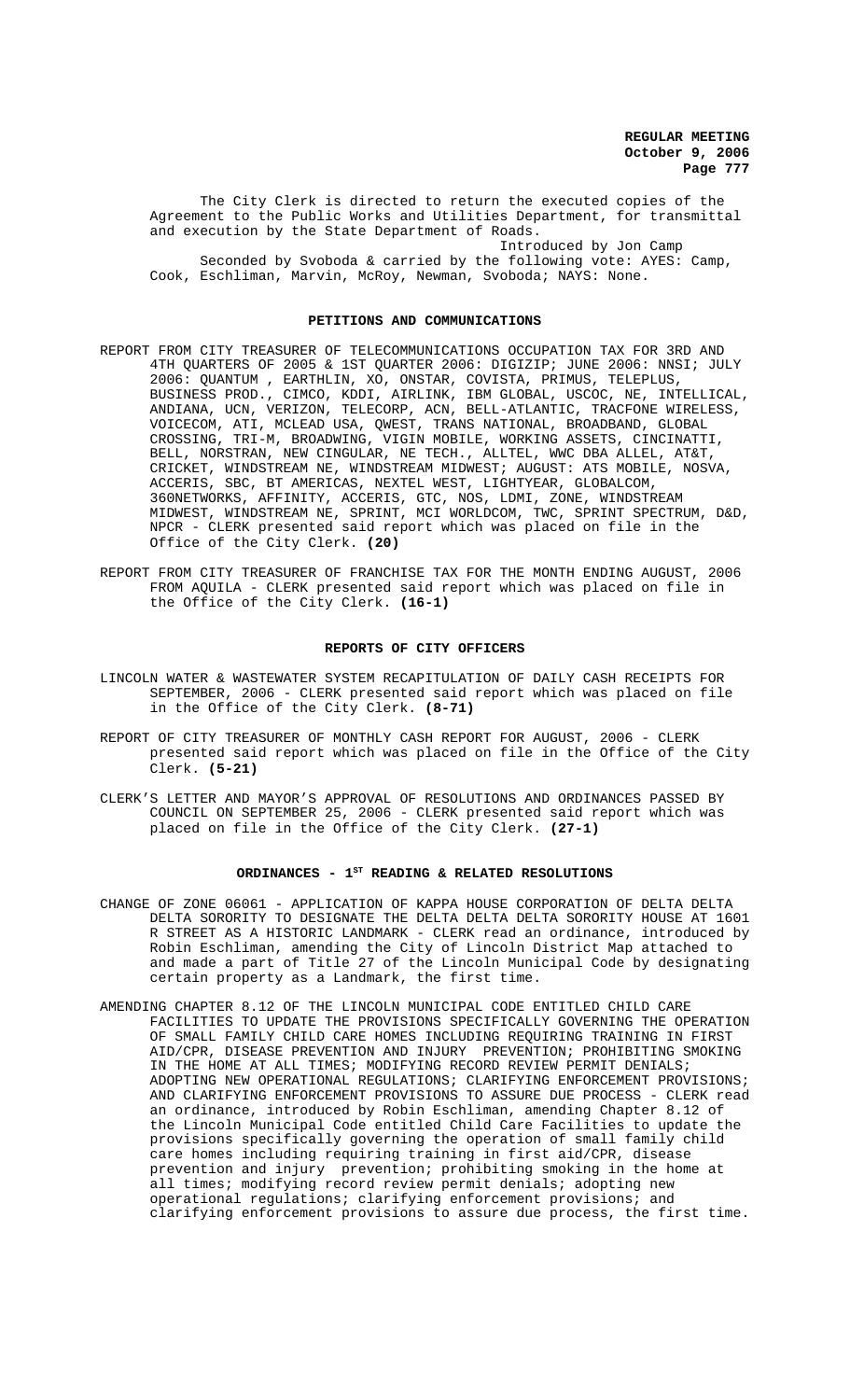- AMENDING CHAPTER 8.14 OF THE LINCOLN MUNICIPAL CODE ENTITLED EARLY CHILDHOOD PROGRAMS TO UPDATE THE PROVISIONS OF THE CHAPTER TO REQUIRE TRAINING IN INJURY AND DISEASE PREVENTION AND SAFE FOOD HANDLING, CREATE PERMIT FEES, ADOPT NEW OPERATIONAL REGULATIONS, AND CLARIFY ENFORCEMENT PROVISIONS TO ASSURE DUE PROCESS - CLERK read an ordinance, introduced by Robin Eschliman, amending Chapter 8.14 of the Lincoln Municipal Code entitled Early Childhood Programs to update the provisions of the chapter to require training in injury and disease prevention and safe food handling, create permit fees, adopt new operational regulations, and clarify enforcement provisions to assure due process, the first time.
- UPDATING AND AMENDING THE RULES AND REGULATIONS FOR THE CARE OF CHILDREN AND THE OPERATION OF SMALL FAMILY CHILD CARE HOMES ADOPTED PURSUANT TO LINCOLN MUNICIPAL CODE 8.12 TO ADDRESS ISSUES WHICH POSE HEALTH AND SAFETY RISKS TO YOUNG CHILDREN IN HOME BASED CHILD CARE. (ACTION DATE: 10/23/06)
- APPROVING AN AGREEMENT BETWEEN THE CITY AND THE PANAMA PRESBYTERIAN CHURCH FOR THE LEASE OF SPACE BY THE LINCOLN AREA AGENCY ON AGING FOR ITS ACTIVAGE CENTER PROGRAM AT 2ND AND PINE STREETS, PANAMA, NEBRASKA FOR A PERIOD OF SEPTEMBER 1, 2006 THROUGH AUGUST 31, 2007 - CLERK read an ordinance, introduced by Robin Eschliman, accepting and approving a Lease Agreement between the City of Lincoln and Panama Presbyterian Church for the lease of office space by the Lincoln Area Agency on Aging for its ActivAge Center program at 2<sup>nd</sup> and Pine Streets, Panama, NE for a term beginning September 1, 2006 through August 31, 2007, the first time.

### **ORDINANCES - 3RD READING & RELATED RESOLUTIONS (as required)**

- AMENDING TITLE 5 OF THE LINCOLN MUNICIPAL CODE RELATING TO LICENSES AND REGULATIONS BY AMENDING OR REPEALING SECTIONS WITHIN CHAPTER 5.41, SALVAGING, RECYCLING AND COMPOSTING OPERATIONS, TO DELETE PROVISIONS RELATING TO SALVAGING OPERATIONS AND TO MAKE CHAPTER 5.41 APPLY ONLY TO RECYCLING AND COMPOSTING OPERATIONS; ADDING A NEW CHAPTER 5.43 ENTITLED SALVAGE DEALERS AND SALVAGE COLLECTORS TO ESTABLISH AND RELOCATE PROVISIONS DEALING WITH SALVAGING OPERATIONS PREVIOUSLY FOUND IN CHAPTER 5.41. (8/14/06 - P.H. & ACTION CON'T. TO 9/11/06) (9/11/06 - P.H. & ACTION CON'T. TO 10/9/06) (REQUEST TO CON'T. P.H. & ACTION TO 10/16/06) - PRIOR to reading:
- COOK Moved to continue Public Hearing & have Action on Bill No. 06-137 on 10/16/06. Seconded by McRoy & carried by the following vote: AYES: Camp, Cook, Eschliman, Marvin, McRoy, Newman, Svoboda; NAYS: None.
- COMP. PLAN AMENDMENT 06004 AMENDING THE 2025 LINCOLN-LANCASTER COUNTY COMPREHENSIVE PLAN, NORTH 48TH STREET/UNIVERSITY PLACE PLAN TO SHOW A REDEVELOPMENT PROJECT SOUTHWEST OF 51ST AND GARLAND STREETS. (RELATED ITEMS 06R-143, 06-123, 06-171) (ACTION DATE: 10/9/06) - CLERK read the following resolution, introduced by Jon Camp, who moved its adoption:

WHEREAS, the Planning Director on behalf of the Director of Urban Development and the Director of Parks & Recreation, has made application to amend the 2025 Lincoln-Lancaster County Comprehensive Plan to amend the North 48th Street/University Place Plan (Subarea Plan) to show a redevelopment project southwest of the intersection of 51st and Garland Streets; and

WHEREAS, the Lincoln City - Lancaster County Planning Commission has recommended approval of said proposed amendment.

NOW, THEREFORE, BE IT RESOLVED by the City Council of the City of Lincoln, Nebraska that the 2025 Lincoln-Lancaster County Comprehensive Plan be and the same is hereby amended in the following manner:<br>Plane Plane amend the "North 48th Street/University Place Plan"

Amend the "North 48th Street/University Place Plan" Linkage Strategies map by changing the land use designation of property southwest of the intersection of 51st and Garland Streets from residential to office, as shown on Attachment "A".

2. Amend the "North 48th Street/University Place Plan" Proposed Zoning map by changing the zoning designation of property southwest of the intersection of 51st and Garland Streets from R-2 Residential to O-2 Suburban Office, as shown on Attachment "B".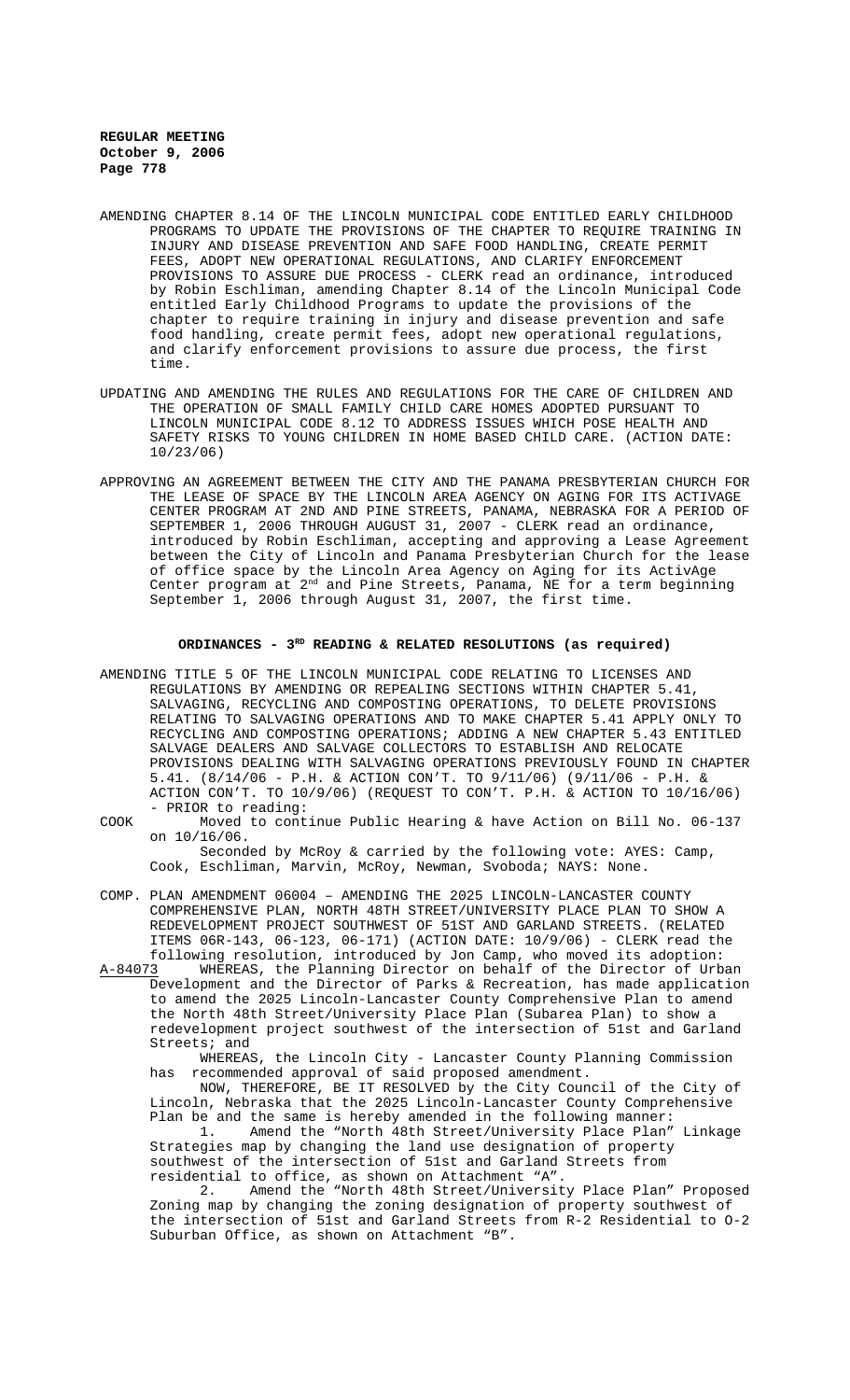3. Amend the "North 48th Street/University Place Plan" by changing text references of development of property southwest of the intersection of 51st and Garland Streets from residential/open space to office, as shown Attachment "C".

BE IT FURTHER RESOLVED that any other references in said plan which may be affected by the above-specified amendments be, and they hereby are amended to conform with such specific amendment. Introduced by Jon Camp Seconded by Marvin & carried by the following vote: AYES: Camp, Cook, Eschliman, Marvin, McRoy, Newman, Svoboda; NAYS: None.

- CHANGE OF ZONE 06035 APPLICATION OF THE DIRECTOR OF PARKS & RECREATION FOR A CHANGE OF ZONE FROM P PUBLIC USE DISTRICT TO O-2 SUBURBAN OFFICE DISTRICT ON PROPERTY GENERALLY LOCATED SOUTHWEST OF 51ST AND GARLAND STREETS. (RELATED ITEMS 06R-143, 06-123, 06-171) - CLERK read an ordinance, introduced by Jon Camp, amending the Lincoln Zoning District Maps attached to and made a part of Title 27 of the Lincoln Municipal Code, as provided by Section 27.05.020 of the Lincoln Municipal Code, by changing the boundaries of the districts established and shown, thereon, the third time.
- CAMP Moved to pass the ordinance as read.

Seconded by Marvin & carried by the following vote: AYES: Camp, Cook, Eschliman, Marvin, McRoy, Newman, Svoboda; NAYS: None. The ordinance, being numbered **#18821**, is recorded in Ordinance Book #25, Page

- APPROVING A GROUND LEASE BETWEEN THE CITY AND THE LINCOLN/LANCASTER COUNTY CHILD ADVOCACY CENTER FOR THE PROPERTY LOCATED AT LOTS 1 THROUGH 12, BLOCK 128, UNIVERSITY PLACE, FOR THE CONSTRUCTION OF A FACILITY TO PROVIDE A SAFE, CHILD-FRIENDLY ENVIRONMENT FOR INTERVIEWS AND MEDICAL EXAMS OF CHILD VICTIMS FOR AN INITIAL 30-YEAR TERM. (RELATED ITEMS 06R-143, 06-123, 06-171) - CLERK read an ordinance, introduced by Jon Camp, accepting and approving a Ground Lease Agreement between the City of Lincoln and the Lincoln/Lancaster County Child Advocacy Center for a lease of property generally located at North 51<sup>st</sup> and Garland Streets for the construction of a facility to provide a safe, child-friendly environment for interviews and medical exams of child victims, the third time.
- CAMP Moved to pass the ordinance as read.

Seconded by Svoboda & carried by the following vote: AYES: Camp, Cook, Eschliman, Marvin, McRoy, Newman, Svoboda; NAYS: None. The ordinance, being numbered **#18822**, is recorded in Ordinance Book #25, Page

APPROVING AN AGREEMENT BETWEEN THE CITY AND AMERICAN LEGION POST #280 FOR THE LEASE OF SPACE BY THE LINCOLN AREA AGENCY ON AGING FOR ITS ACTIVAGE CENTER PROGRAM AT 970 MONROE, BENNET, NE FOR A PERIOD OF SEPTEMBER 1, 2006 THROUGH AUGUST 31, 2007 - CLERK read an ordinance, introduced by Jon Camp, accepting and approving a Lease Agreement between the City of Lincoln and American Legion Post #280 for the lease of office space by the Lincoln Area Agency on Aging for its ActivAge Center program at 970 Monroe, Bennet, NE for a term beginning September 1, 2006 through August 31, 2007, the third time.

CAMP Moved to pass the ordinance as read. Seconded by Marvin & carried by the following vote: AYES: Camp, Cook, Eschliman, Marvin, McRoy, Newman, Svoboda; NAYS: None.

The ordinance, being numbered **#18823**, is recorded in Ordinance Book #25, Page APPROVING AN AGREEMENT BETWEEN THE CITY AND FIRST UNITED METHODIST CHURCH/WAVERLY FOR THE LEASE OF SPACE BY THE LINCOLN AREA AGENCY ON AGING FOR ITS ACTIVAGE CENTER PROGRAM AT 14410 FOLKESTONE STREET,

WAVERLY, NE FOR A PERIOD OF SEPTEMBER 1, 2006 THROUGH AUGUST 31, 2007 - CLERK read an ordinance, introduced by Jon Camp, accepting and approving a Lease Agreement between the City of Lincoln and First United Methodist Church/Waverly for the lease of office space by the Lincoln Area Agency on Aging for its ActivAge Center program at 14410 Folkestone Street, Waverly, NE for a term beginning September 1, 2006 through August 31, 2007, the third time.

CAMP Moved to pass the ordinance as read. Seconded by Marvin & carried by the following vote: AYES: Camp, Cook, Eschliman, Marvin, McRoy, Newman, Svoboda; NAYS: None.

The ordinance, being numbered **#18824**, is recorded in Ordinance Book #25, Page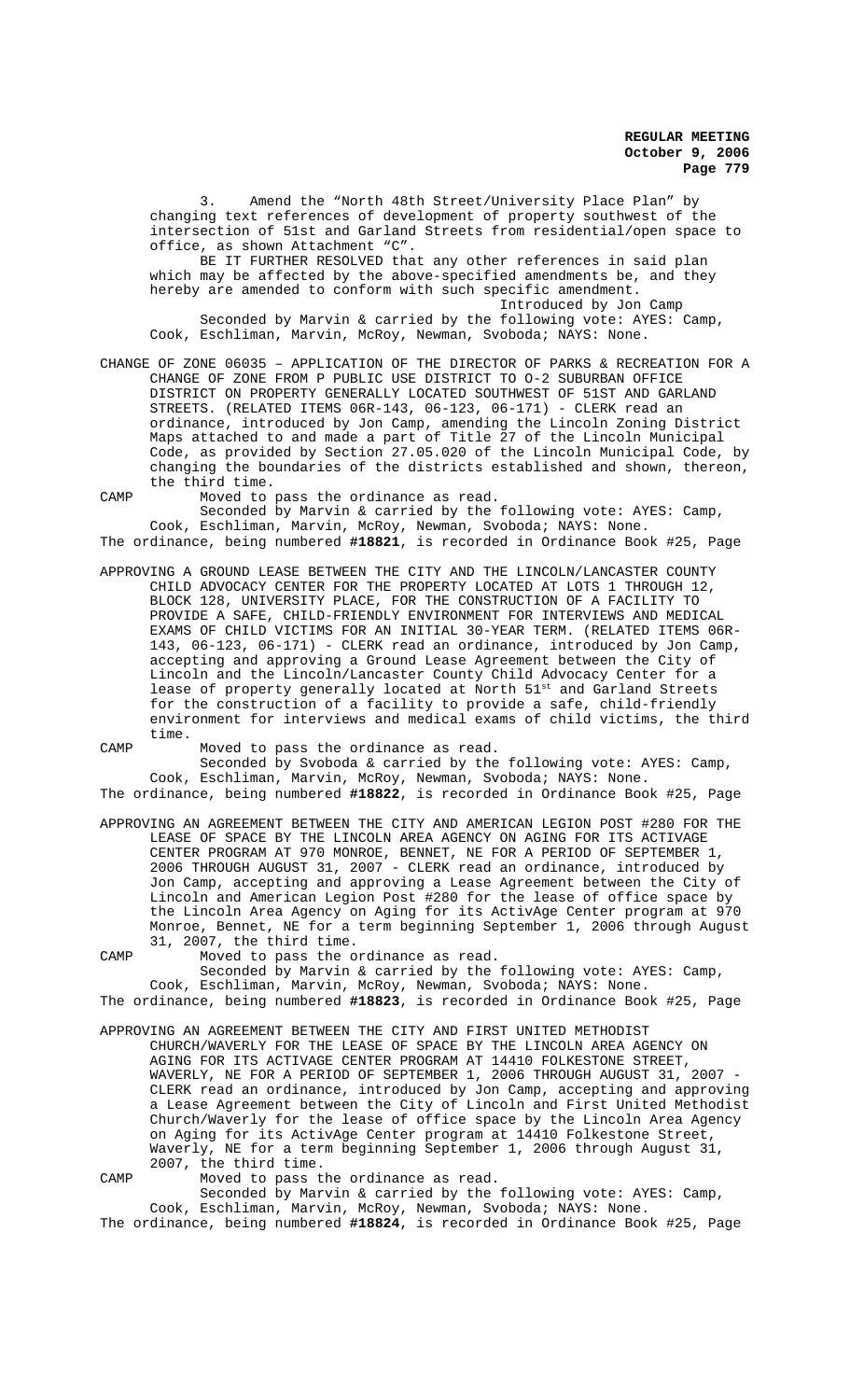CHANGE OF ZONE 06057 – APPLICATION OF RESTAURANTS SPACE 1997A, INC. AND DEEJAYS CORPORATION FOR A CHANGE OF ZONE FROM B-1 LOCAL BUSINESS DISTRICT TO B-2 PLANNED NEIGHBORHOOD BUSINESS DISTRICT ON PROPERTY GENERALLY LOCATED NORTHEAST OF THE INTERSECTION OF SOUTH 48TH STREET AND VAN DORN STREET. (RELATED ITEMS: 06-173, 06R-191) - CLERK read an ordinance, introduced by Jon Camp, amending the Lincoln Zoning District Maps attached to and made a part of Title 27 of the Lincoln Municipal Code, as provided by Section 27.05.020 of the Lincoln Municipal Code, by changing the boundaries of the districts established and shown thereon, the third time.

CAMP Moved to pass the ordinance as read. Seconded by Marvin & carried by the following vote: AYES: Camp, Cook, Eschliman, Marvin, McRoy, Newman, Svoboda; NAYS: None. The ordinance, being numbered **#18825**, is recorded in Ordinance Book #25, Page

- PRE-EXISTING USE PERMIT 8F APPLICATION OF RESTAURANTS SPACE 1997A, INC. AND DEEJAYS CORPORATION, TO EXPAND THE PRE-EXISTING USE PERMIT, INCLUDING REQUESTS TO ADJUST THE PARKING FROM ONE SPACE PER 100 SQUARE FEET OF FLOOR ARE TO ONE SPACE PER 150 SQUARE FEET OF FLOOR AREA AND TO ADJUST THE FRONT YARD SETBACK FROM 20 FEET TO 6 FEET FOR PARKING, ON PROPERTY GENERALLY LOCATED NORTHEAST OF THE INTERSECTION OF VAN DORN STREET AND SOUTH 48TH STREET. (RELATED ITEMS: 06-173, 06R-191) (ACTION DATE: 10/9/06) - CLERK read the following resolution, introduced by Jon Camp,
- who moved its adoption:<br>A-84074 WHEREAS, Restaura WHEREAS, Restaurants Space 1997A, Inc. and DeeJays Corporation have submitted an application in accordance with Section 27.37.070 of the Lincoln Municipal Code designated as Pre-Existing Use Permit No. 8F for authority to expand the pre-existing use permit to construct a new drive-thru restaurant and site redevelopment, including requests to adjust the parking from one space per 100 square feet of floor area to one space per 150 square feet of floor area and to adjust the front yard setback from 20 feet to 6 feet for parking, on property generally located northeast of the intersection of Van Dorn Street and South 48th Street, and legally described as:

Lot 430 I.T. in the Southeast Quarter of Section 32, Township 10 North, Range 7 East of the 6th P.M., Lincoln, Lancaster County, Nebraska;

WHEREAS, the real property adjacent to the area included within the site plan for this expanded use permit will not be adversely affected; and

WHEREAS, said site plan together with the terms and conditions hereinafter set forth are consistent with the intent and purpose of Title 27 of the Lincoln Municipal Code to promote the public health, safety, and general welfare.

NOW, THEREFORE, BE IT RESOLVED by the City Council of the City of Lincoln, Nebraska:

That the application of Restaurants Space 1997A, Inc. and DeeJays Corporation, hereinafter referred to as "Permittee", to expand the preexisting use permit for a new restaurant on the property legally described above be and the same is hereby granted under the provisions of Section 27.37.070 of the Lincoln Municipal Code upon condition that construction of said drive-thru restaurant be in strict compliance with the application, the site plan, and the following additional express terms, conditions, and requirements:<br>1. This permit approves an

This permit approves an expansion of Pre-existing Use Permit #8F to include Lot 430 I.T. with adjustments to parking from one space per 100 square feet of floor area to one space per 150 square feet of floor area and to the front yard setback from 20 feet to 6 feet for parking.

2. Before receiving building permits, the construction plans must conform to the approved plans.<br>3. Before occupying this b

Before occupying this building all development and

construction must be completed in conformance to the approved plans. 4. All privately-owned improvements, including landscaping, must be permanently maintained by the Permittee.

5. The site plan approved by this permit shall be the basis for all interpretations of setbacks, yards, locations of buildings, location of parking and circulation elements, and similar matters.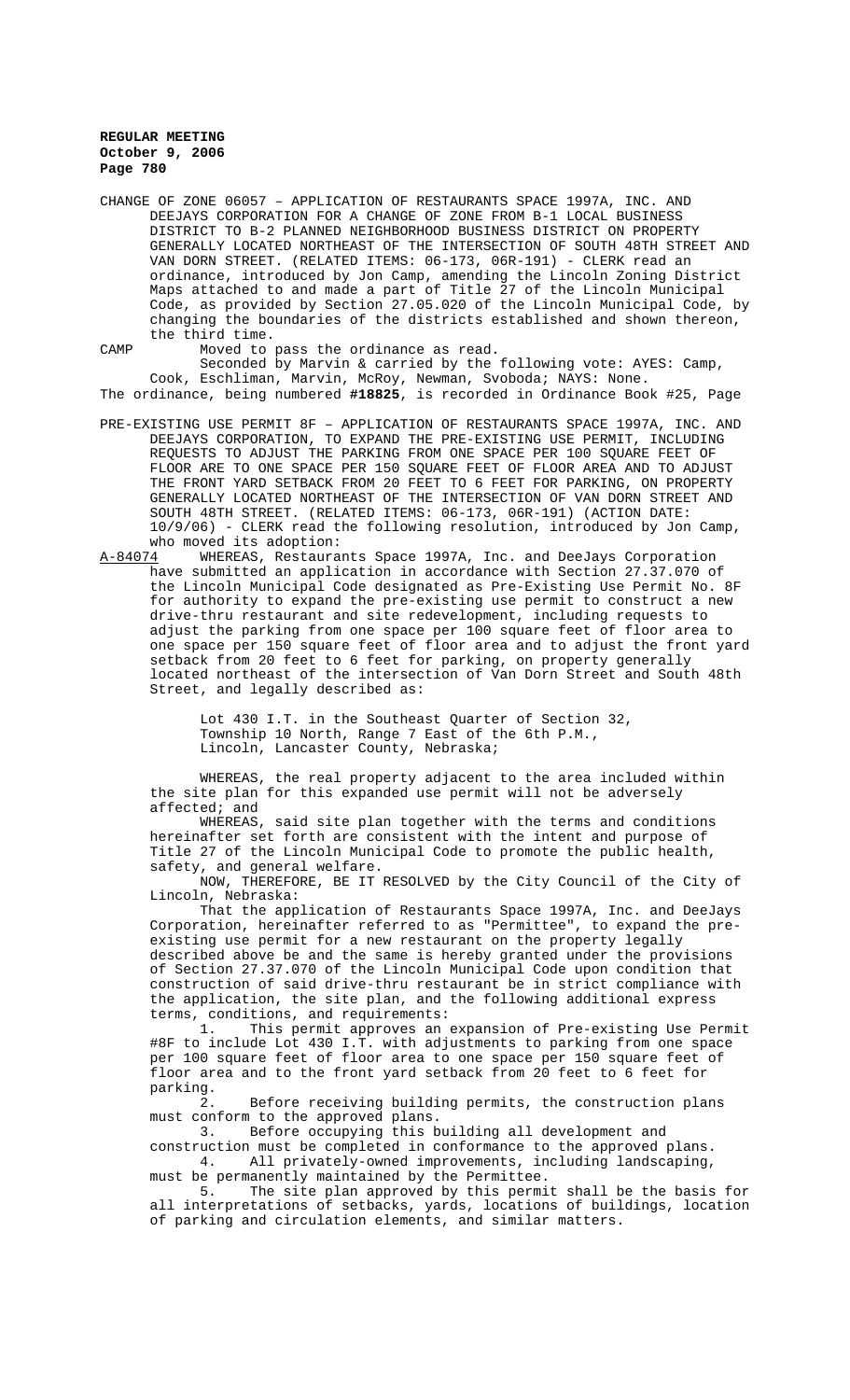6. The terms, conditions, and requirements of this resolution shall be binding and obligatory upon the Permittee, its successors and assigns. The building official shall report violations to the City Council which may revoke this use permit or take such other action as may be necessary to gain compliance.<br>7. The Permittee shall sign

The Permittee shall sign and return the City's letter of acceptance to the City Clerk within 30 days following approval of this use permit, provided, however, said 30-day period may be extended up to six months by administrative amendment. The City Clerk shall file a copy of the resolution approving this use permit and the letter of acceptance with the Register of Deeds, filing fees therefor to be paid in advance by the Permittee.

8. The site plan as approved with this resolution voids and supersedes all previously approved site plans, however all resolutions approving previous permits remain in force unless specifically amended by this resolution.

Introduced by Jon Camp Seconded by Marvin & carried by the following vote: AYES: Camp, Cook, Eschliman, Marvin, McRoy, Newman, Svoboda; NAYS: None.

CHANGE OF ZONE 06056 – AMENDING SECTION 27.67.020 OF THE LINCOLN MUNICIPAL CODE, PARKING MATRIX, TO CHANGE THE OFF-STREET PARKING REQUIREMENT IN THE H-2 HIGHWAY BUSINESS AND H-3 HIGHWAY COMMERCIAL ZONING DISTRICTS FROM ONE PARKING SPACE PER 200 SQUARE FEET OF FLOOR AREA TO ONE PARKING SPACE PER 300 SQUARE FEET OF FLOOR AREA - CLERK read an ordinance, introduced by Jon Camp, amending Section 27.67.020 of the Lincoln Municipal Code to amend Figure 27.67.020, Parking Matrix, to change the off-street parking requirement in the H-2 Highway Business and H-3 Highway Commercial zoning districts from one parking space per 200 square feet of floor space (1/200) to one parking space per 300 square feet of floor area (1/300); and repealing Section 27.67.020 of the Lincoln Municipal Code as hitherto existing, the third time.

CAMP Moved to pass the ordinance as read. Seconded by Marvin & carried by the following vote: AYES: Camp, Cook, Eschliman, Marvin, McRoy, Newman, Svoboda; NAYS: None. The ordinance, being numbered **#18826**, is recorded in Ordinance Book #25, Page

CHANGE OF ZONE 06054 – AMENDING SECTIONS 27.13.080, 27.15.080, 27.17.080, 27.19.080, 27.21.080, 27.23.080 AND 27.24.080 OF THE LINCOLN MUNICIPAL CODE RELATING TO THE R-1, R-2, R-3, R-4, R-5, R-6, R-7, AND R-8 ZONING DISTRICTS TO PROVIDE PROVISIONS REGARDING THE USE OF VACANT AND OCCUPIED LOTS WHICH HAVE LESS AREA OR WIDTH OR BOTH LESS AREA AND WIDTH THAN REQUIRED BY SAID DISTRICT REGULATIONS; AMENDING SECTION 27.61.090 TO LIMIT THE NUMBER OF DWELLING UNITS IN A NONSTANDARD MULTIPLE DWELLING WHICH IS ENLARGED, EXTENDED OR RECONSTRUCTED, AND AMENDING THE STATEMENT OF INTENT IN CHAPTERS 27.21, 27.23, AND 27.24 TO DELETE BOARDING AND LODGING HOUSES WHICH ARE NO LONGER PERMITTED USES IN THOSE DISTRICTS - CLERK read an ordinance, introduced by Jon Camp, amending Title 27 of the Lincoln Municipal Code relating to Zoning by amending Sections 27.11.080, 27.13.080, 27.15.080, 27.17.080, 27.19.080, 27.21.080, 27.23.080 and 27.24.080 relating to the R-1, R-2, R-3, R-4, R-5, R-6, R-7, and R-8 zoning districts, respectively, to provide provisions regarding the use of vacant and occupied lots which have less area or width or both less area and width than required by said district regulations; amending Section 27.61.090 to limit the number of dwelling units in a nonstandard multiple dwelling which is enlarged, extended or reconstructed; repealing Sections 27.11.080, 27.13.080, 27.15.080, 27.17.080, 27.19.080, 27.21.080, 27.23.080, 27.24.080 and 27.61.090 of the Lincoln Municipal Code as hitherto existing; and amending the introductory statement of intent in Chapters 27.21, 27.23, and 27.24 to delete boarding and lodging houses which are no longer permitted in the R-6, R-7, and R-8 districts, respectively, the third time. CAMP Moved to pass the ordinance as read.

Seconded by Marvin & carried by the following vote: AYES: Camp, Cook, Eschliman, Marvin, McRoy, Newman, Svoboda; NAYS: None. The ordinance, being numbered **#18827**, is recorded in Ordinance Book #25, Page

CHANGE OF ZONE 06045 – APPLICATION OF THE WITHERBEE NEIGHBORHOOD ASSOCIATION FOR A CHANGE OF ZONE FROM R-4 RESIDENTIAL TO R-2 RESIDENTIAL ON APPROXIMATELY 48 BLOCKS GENERALLY BETWEEN 33RD AND 48TH STREETS FROM O STREET TO RANDOLPH STREET, FROM B-1 LOCAL BUSINESS TO R-2 RESIDENTIAL AT 48TH AND RANDOLPH STREETS, AND FROM O-2 SUBURBAN OFFICE TO R-2